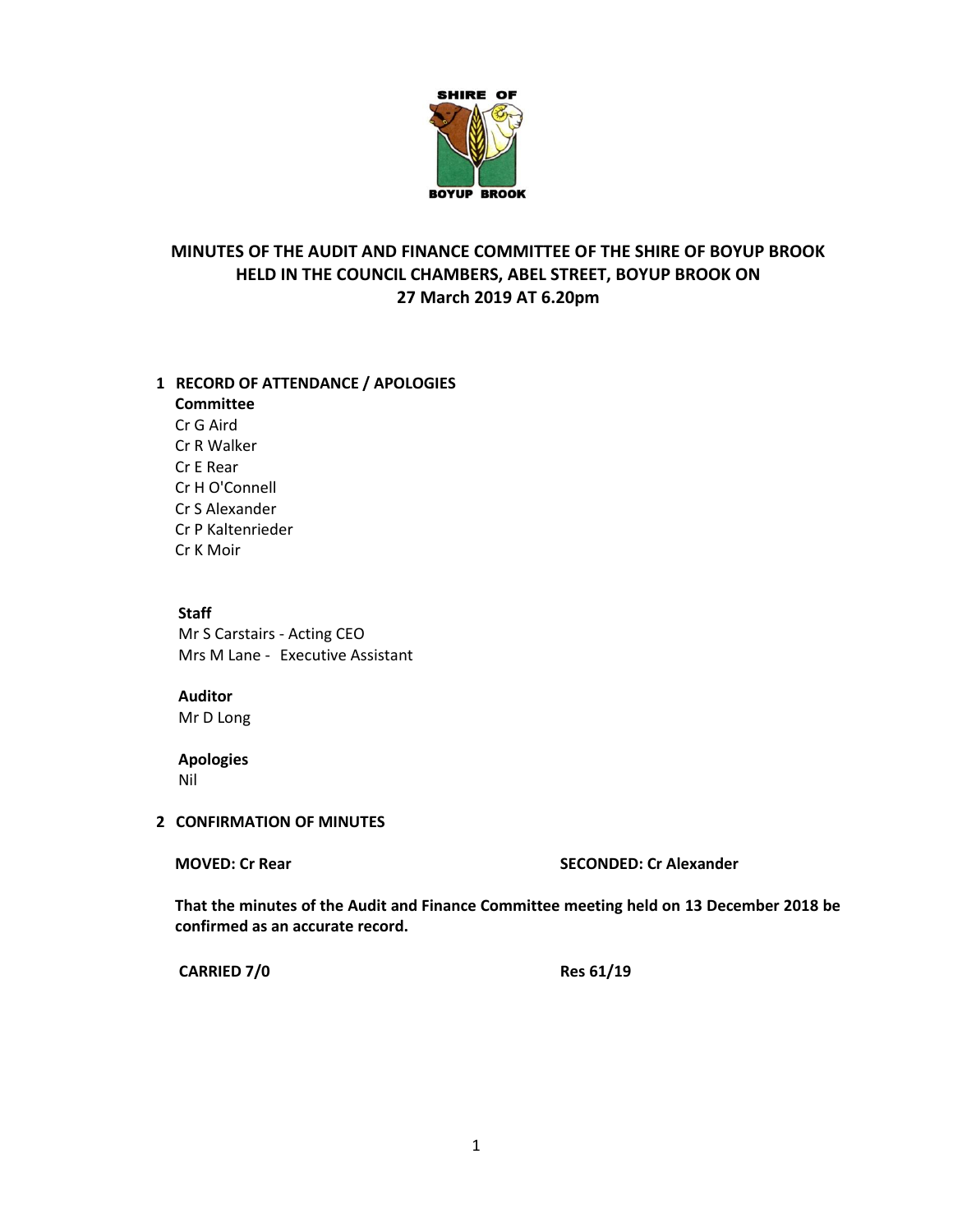### **3.1 Annual Compliance Audit Return 2018**

| Location:                              | Shire of Boyup Brook                                                                                                                                                     |
|----------------------------------------|--------------------------------------------------------------------------------------------------------------------------------------------------------------------------|
| <b>Applicant:</b>                      | Shire of Boyup Brook                                                                                                                                                     |
| File:                                  | FM/9/004                                                                                                                                                                 |
| <b>Disclosure of Officer Interest:</b> | Nil                                                                                                                                                                      |
| Date:                                  | 9 March 2018                                                                                                                                                             |
| Author:                                | Stephen Carstairs - Acting CEO                                                                                                                                           |
| <b>Authorizing Officer:</b>            | Stephen Carstairs - Acting CEO                                                                                                                                           |
| <b>Attachments:</b>                    | Yes: 1. Regulations 13, 14 and 15 of the Local<br>Government (Audit Regulations) 1996. 2. DL<br>Consulting's Shire of Boyup Brook Compliance<br>Audit Return 2018 Report |
|                                        |                                                                                                                                                                          |

### **SUMMARY**

The purpose of this report is for the Audit and Finance Committee to review the 2018 compliance audit return (CAR), as attached and in the form approved by the Minister, and to report to Council the findings of that review.

 *\_\_\_\_\_\_\_\_\_\_\_\_\_\_\_\_\_\_\_\_\_\_\_\_\_\_\_\_\_\_\_\_\_\_\_\_\_\_\_\_\_\_\_\_\_\_\_\_\_\_\_\_\_\_\_\_\_\_\_\_\_\_\_\_\_\_\_\_\_\_\_\_*

#### **BACKGROUND**

Section 14 of the *Local Government (Audit) Regulations 1996* (the Regulations), requires local governments to carry out a compliance audit for the period  $1<sup>st</sup>$  January to  $31<sup>st</sup>$ December in each year (refer attached). Section 13 of the Regulations outlines the sections of the Act & Regulations that are subject to audit. Further, Section 14 requires local government audit committees to review the CAR prepared by the local government and report the findings to Council.

The Department of Local Government Sport Cultural Industries provided the electronic compliance form, approved by the Minister, for completion and presentation to Council for adoption. An important objective of the CAR process is to assist the shire with developing and enhancing its internal control processes.

On 06 March 2018 Mr Darren Long (principal, DL Consulting) was on site at the shire and conducted the shire's 2018 compliance audit.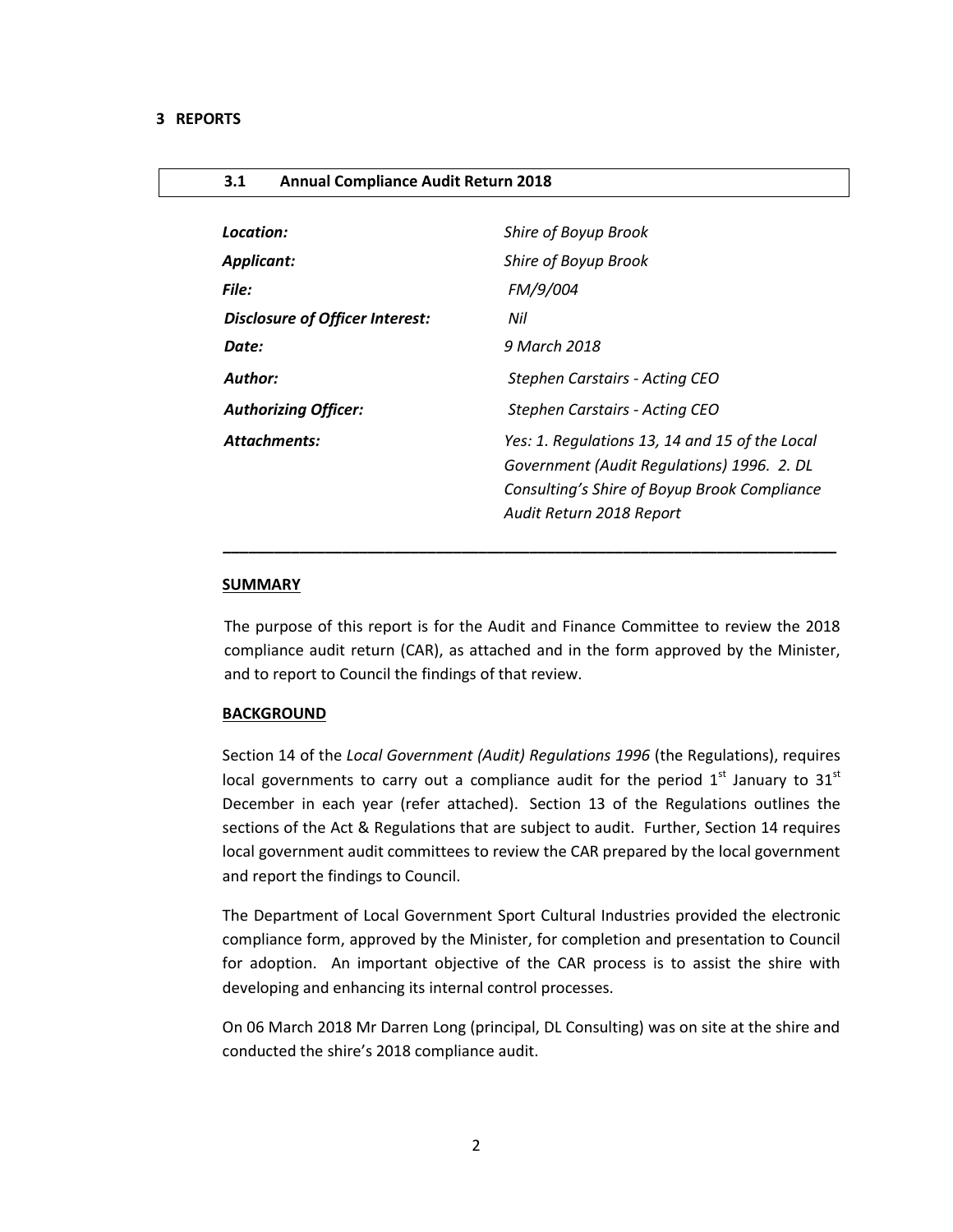## **COMMENT**

Mr Long's report on the shire's 2018 compliance audit, which includes a draft 2018 CAR, is an attachment to this report. In his report Mr Long advises that:

*"The standard of compliance was high. For context purposes, non-compliance or partial non-compliance related to 8 of the total 95 items included in the Compliance Return, or an achievement of 91.6% compliance."*

Non-compliance or partial non-compliance matters identified by Mr Long included:

## *5.16 Delegation of some powers and duties to certain committees*

*(2) A delegation under this section is to be in writing and may be general or as otherwise provided in the instrument of delegation.*

There was no documented evidence that could verify that the delegation of the power to purchase was issued in writing to the Water Playground Committee.

Acting CEO's Comment: Noted. Further, it is to be noted that the Water Playground Committee has since been discontinued.

## *5.18 Register of delegations to committees*

*A local government is to keep a register of the delegations made under this Division and review the delegations at least once every financial year.*

There was no documented evidence that verified that the delegation of power to the Water Playground Committee was kept in the Delegations Register.

Acting CEO's Comment: Noted.

## *5.42 Delegation of some powers to CEO*

*(2) A delegation under this section is to be in writing and may be general or as otherwise provided in the instrument of delegation.*

There was no documented evidence that could verify that delegations were issued and confirmed in writing to the CEO as per section 5.42(2).

Acting CEO's Comment: Noted, and as this relates to the 2019 compliance audit, the matter will be addressed by 30 June 2019.

## *5.44 CEO may delegate powers and duties to other employees*

*(2) A delegation under this section is to be in writing and may be general or otherwise provided in the instrument of delegation.*

There was no documented evidence that could verify that delegations were issued and confirmed in writing to other employees as per section 5.44(2).

Acting CEO's Comment: Noted, and as this relates to the 2019 compliance audit, the matter will be addressed by 30 June 2019.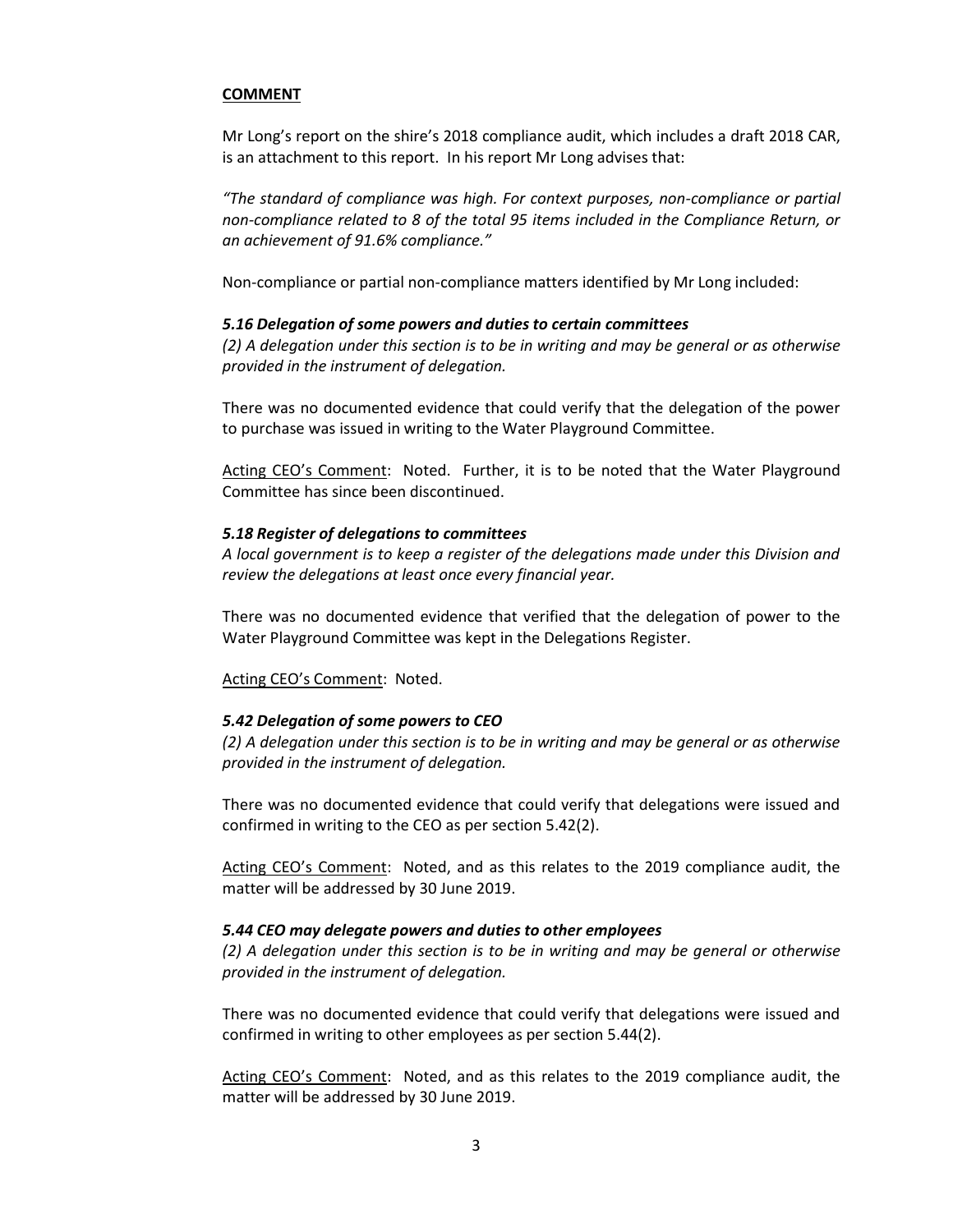## *5.67. Disclosing members not to participate in meetings*

*A member who makes a disclosure under section 5.65 must not — (a) preside at the part of the meeting relating to the matter; or*

*(b) participate in, or be present during, any discussion or decision making procedure relating to the matter,*

A review of the minutes of Ordinary and Special Council meetings, and of Committee meetings, revealed an instance of non-compliance with section 5.67 of the Act. A Councillor at the Special Council Meeting held on 10 July 2018 declared a financial interest in item 4.2 of the Special Council Meeting agenda immediately before the matter was considered by Council.

On face value, the minutes of that meeting indicate the Councillor, after declaring the financial interest, remained in the meeting and may have participated in discussion on the matter. The minutes also indicate that the Councillor participated in the decisionmaking procedure, given the vote recorded (Carried 8/0) for the resolution that was passed by the Council matches the eight Councillors listed as in attendance at the meeting.

Acting CEO's Comment: The President (Chair of said 10 July 2018 Special Council Meeting) and Acting CEO (Acting CEO at said meeting) conferred about this noncompliance event and agreed that on this occasion they had erred. Activity in chambers at the commencement of item 4.2 i.e. distribution of declaration of interests forms and associated questions and answers, was distracting such that in accord with common practice neither the President nor Acting CEO thought to advise members declaring interests that they should consider leaving chambers. Consequently a member, also distracted, was caused to make an honest mistake when failing to recognize that they should leave chambers prior to item 4.2 being dealt with.

## *3.58 Disposal of Property*

- *(4) The details of a proposed disposition that are required by subsection (3)(a)(ii) include- (a) the names of all other parties concerned; and* 
	- *(b) the consideration to be received by the local government for the disposition; and*
	- *(c) the market value of the disposition —*
		- *(i) as ascertained by a valuation carried out not more than 6 months before the proposed disposition; or*

*(ii) as declared by a resolution of the local government on the basis of a valuation carried out more than 6 months before the proposed disposition that the local government believes to be a true indication of the value at the time of the proposed disposition*

The Flax Mill Shed property value used in the local public notice was a periodic rental determined from the Shires Schedule of Fees and Charges; not a market valuation from a qualified valuer, as required by Section 3.58(4)(c)(i).

## Acting CEO's Comment: Noted.

## *7.12A Duties of local governments with respect to audits*

*(4) A local government must*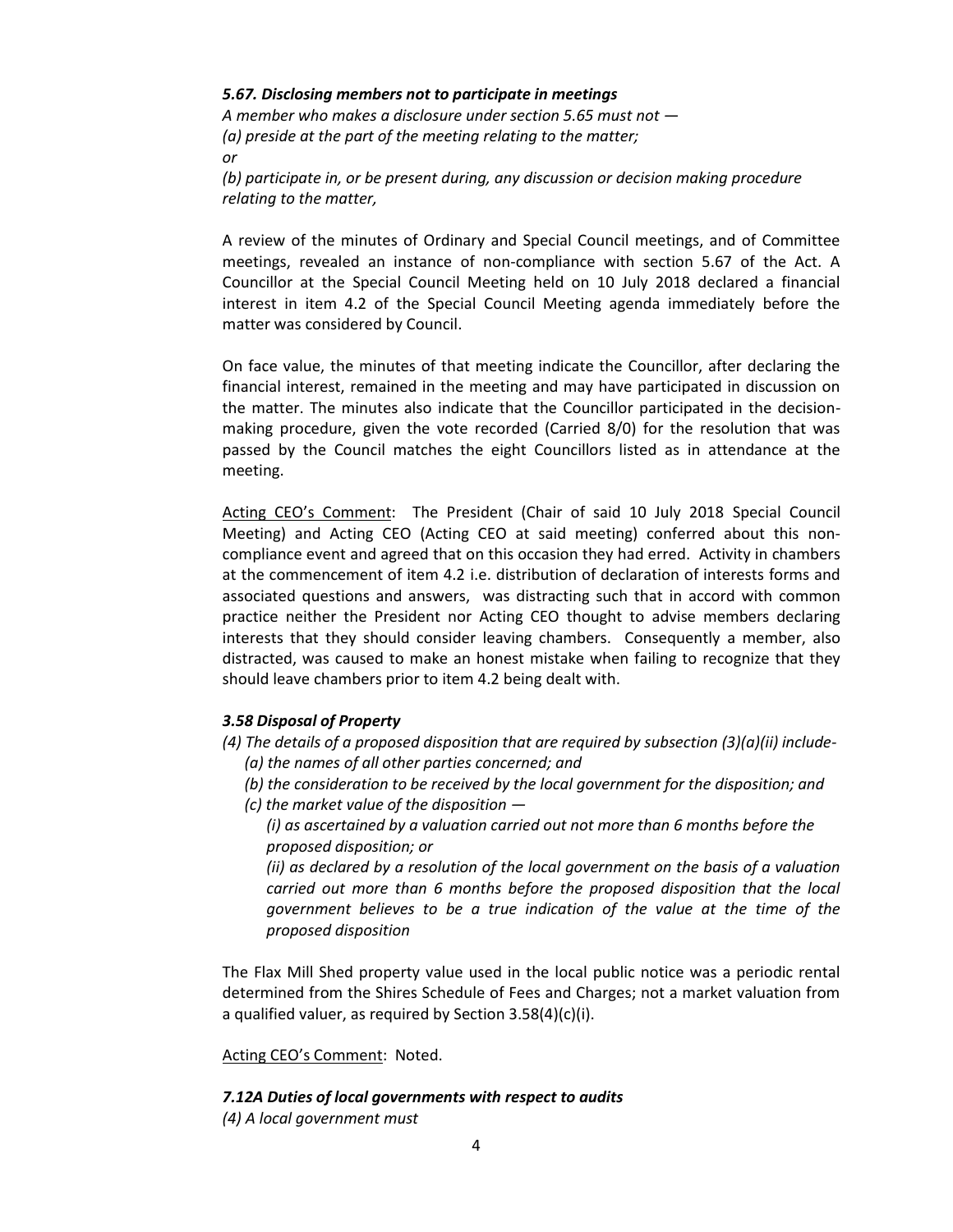*(a) prepare a report addressing any matters identified as significant by the auditor in the audit report, and stating what action the local government has taken or intends to take with respect to each of those matters; and* 

*(b) give a copy of that report to the Minister within 3 months after the audit report is received by the local government.*

The timeframe for the shire to get a copy of its report, addressing the auditor's 'significant matter(s)' from the 30 June 2017 audit, to the Minister was 13 March 2018.

The Audit and Finance Committee considered the report prepared on matters identified as significant by the auditor in the 2017 audit report and recommended to Council the requisite action to be taken on the matters at its meeting on 15 March 2018. A copy of the report was provided to the Minister on 28 March 2018 by email. This date is outside the 3 months prescribed under section 7.12A(4)(b) of the Act.

Acting CEO's Comment: While the CEO of the time was aware of the 13 March 2018 deadline, it was determined that the matter wouldn't be addressed until the usual Council meeting date in March i.e. 3<sup>rd</sup> Thursday in March 2018 which was the 15<sup>th</sup>.

## *18A. Vacancy in position of CEO or senior employee to be advertised (Act s. 5.36(4) and 5.37(3))*

*(1) If a position of CEO, or of a senior employee, of a local government becomes vacant, the local government is to advertise the position in a newspaper circulating generally throughout the State …*

The position of 'General Practitioner' is currently designated as a 'senior employee' under Council Policy A.01 – Senior Employees.

Comprehensive advertising was conducted by the Shire, but the information contained in the advertisement does not strictly meet the requirements of sub-regulation (2) of Administration Regulation 18A; including the duration of the proposed contract and details of the remuneration and benefits offered.

Acting CEO's Comment: Noted.

#### **CONSULTATION**

The Shire President, Administration, Corporate Services and Works and Services staff.

#### **STATUTORY OBLIGATIONS**

*Local Government (Audit) Regulations 1996* - Sections 13, 14 and 15 as attached.

#### **POLICY IMPLICATIONS - Nil**

#### **BUDGET/FINANCIAL IMPLICATIONS**

In the 2018-19 budget \$18,750 was allocated to audit fees. Actual expenditure to date is \$12,360, and \$5,555 was budgeted for the 2018-19 interim audit.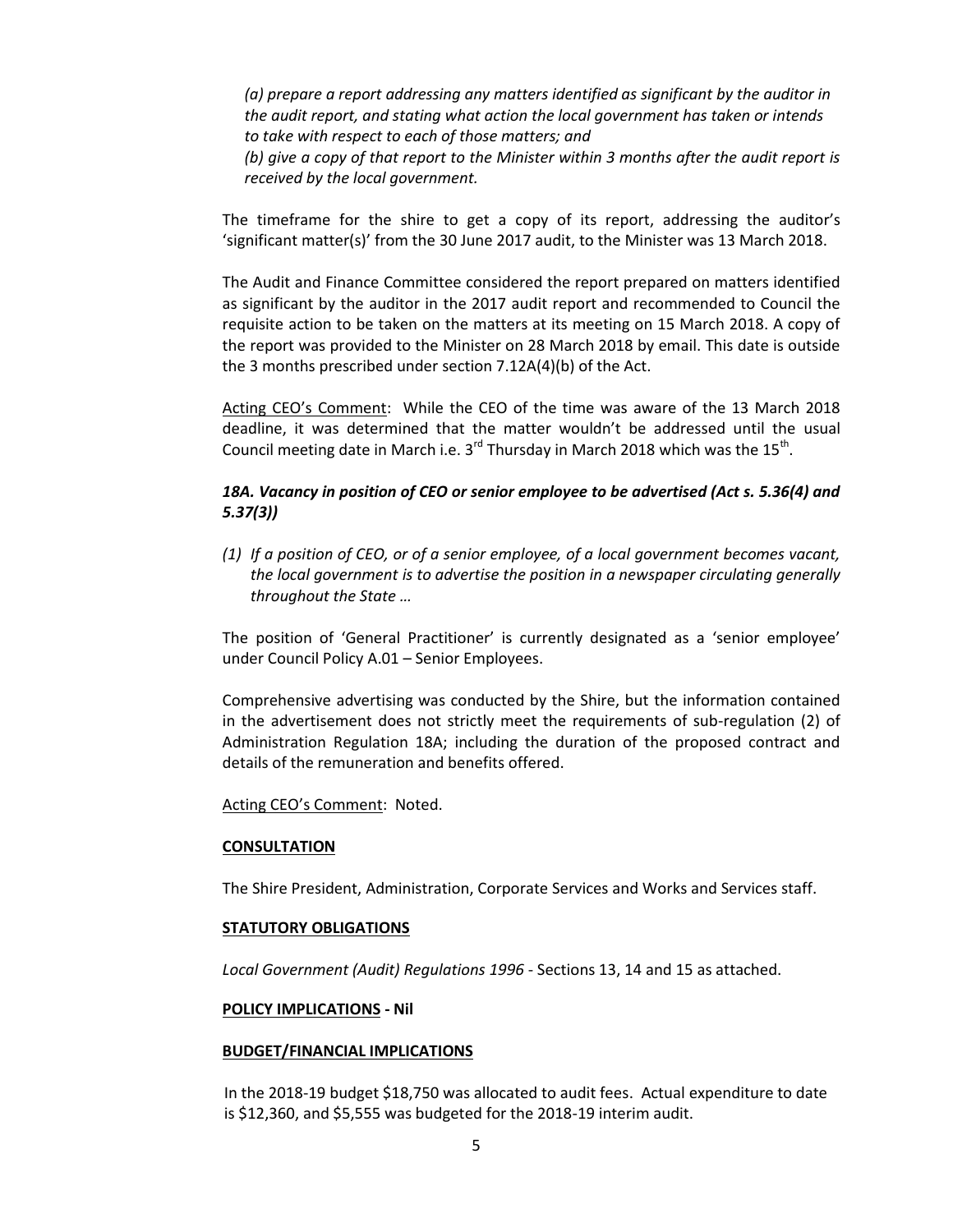The Office of the Auditor General has advised that that they estimate that the cost of the shire's 30 June 2019 audit will be \$22,750 (excluding GST), meaning that the actual cost of the shire's interim audit will be of the order \$7,500. Forecast audit expense shortfalls in the 2018-19 budget will be offset against the Consultancy budget (\$46,500 budgeted, and year to date actuals at \$16,447) in the annual budget review scheduled for April.

## **STRATEGIC IMPLICATIONS**

There are no Strategic implications relating to the Compliance Return.

## **SUSTAINABILITY IMPLICATIONS**

- **Environmental** There are no known significant environmental issues.
- **Economic** There are no known significant economic issues.
- **Socia**l There are no known significant social issues.

## **VOTING REQUIREMENTS**

Simple Majority

## **COUNCIL DECISION & COMMITTEE RECOMMENDATION – Item 3.1**

## **MOVED: Cr Walker SECONDED: Cr Rear**

- 1. That the Audit and Finance Committee report to Council that its review of the 2018 Compliance Audit Return has determined as follows:
- (a) On 06 March 2018 Mr Darren Long (principal, DL Consulting) was on site at the shire and conducted the shire's 2018 Compliance Audit.
- (b) The compliance audit provides both the Council and Acting CEO with an additional element of accountability through an arm's length check of internal management systems, procedures and record keeping.
- (c) The 2018 Compliance Audit Return was prepared in the form (secure electronic return system) approved by the Minister.
- (d) The compliance audit involved an examination of the records of the shire and the provision of information and advice from relevant shire employees. Further, it consisted of an inspection, on a test basis, of evidence supporting the status of compliance. The process consisted of a comprehensive audit test check of items such as: the various Council meeting minutes; primary and annual return registers; financial interest disclosures; and tender and other statutory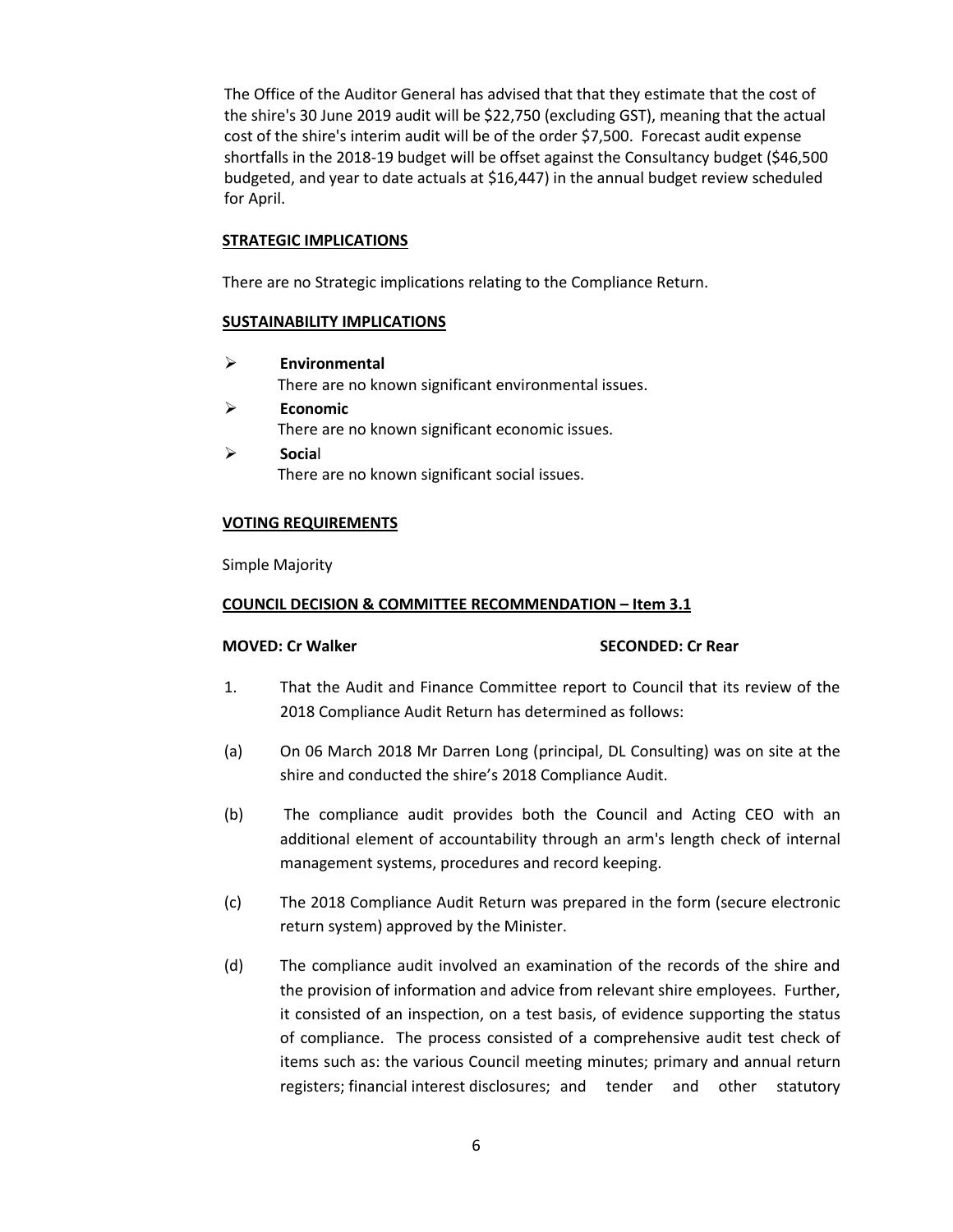registers. Other items in the Return were the subject of examination based upon a detailed check of relevant records.

- (e) The Audit and Finance Committee added additional scrutiny, including local firsthand knowledge of some of the matters.
- (f) As in 2017, the standard of compliance in 2018 was high. For contextual purposes, non-compliance or partial non-compliance related to 8 of the total 95 items included in the Compliance Return, or an achievement of 91.6% compliance.

Non-compliance or partial non-compliance matters identified by Mr Long included:

### *5.16 Delegation of some powers and duties to certain committees*

*(2) A delegation under this section is to be in writing and may be general or as otherwise provided in the instrument of delegation.*

There was no documented evidence that could verify that the delegation of the power to purchase was issued in writing to the Water Playground Committee.

Acting CEO's Comment: Noted. Further, it is to be noted that the Water Playground Committee has since been discontinued.

#### *5.18 Register of delegations to committees*

*A local government is to keep a register of the delegations made under this Division and review the delegations at least once every financial year.*

There was no documented evidence that verified that the delegation of power to the Water Playground Committee was kept in the Delegations Register.

Acting CEO's Comment: Noted.

#### *5.42 Delegation of some powers to CEO*

*(2) A delegation under this section is to be in writing and may be general or as otherwise provided in the instrument of delegation.*

There was no documented evidence that could verify that delegations were issued and confirmed in writing to the CEO as per section 5.42(2).

Acting CEO's Comment: Noted, and as this relates to the 2019 compliance audit, the matter will be addressed by 30 June 2019.

#### *5.44 CEO may delegate powers and duties to other employees*

*(2) A delegation under this section is to be in writing and may be general or otherwise provided in the instrument of delegation.*

There was no documented evidence that could verify that delegations were issued and confirmed in writing to other employees as per section 5.44(2).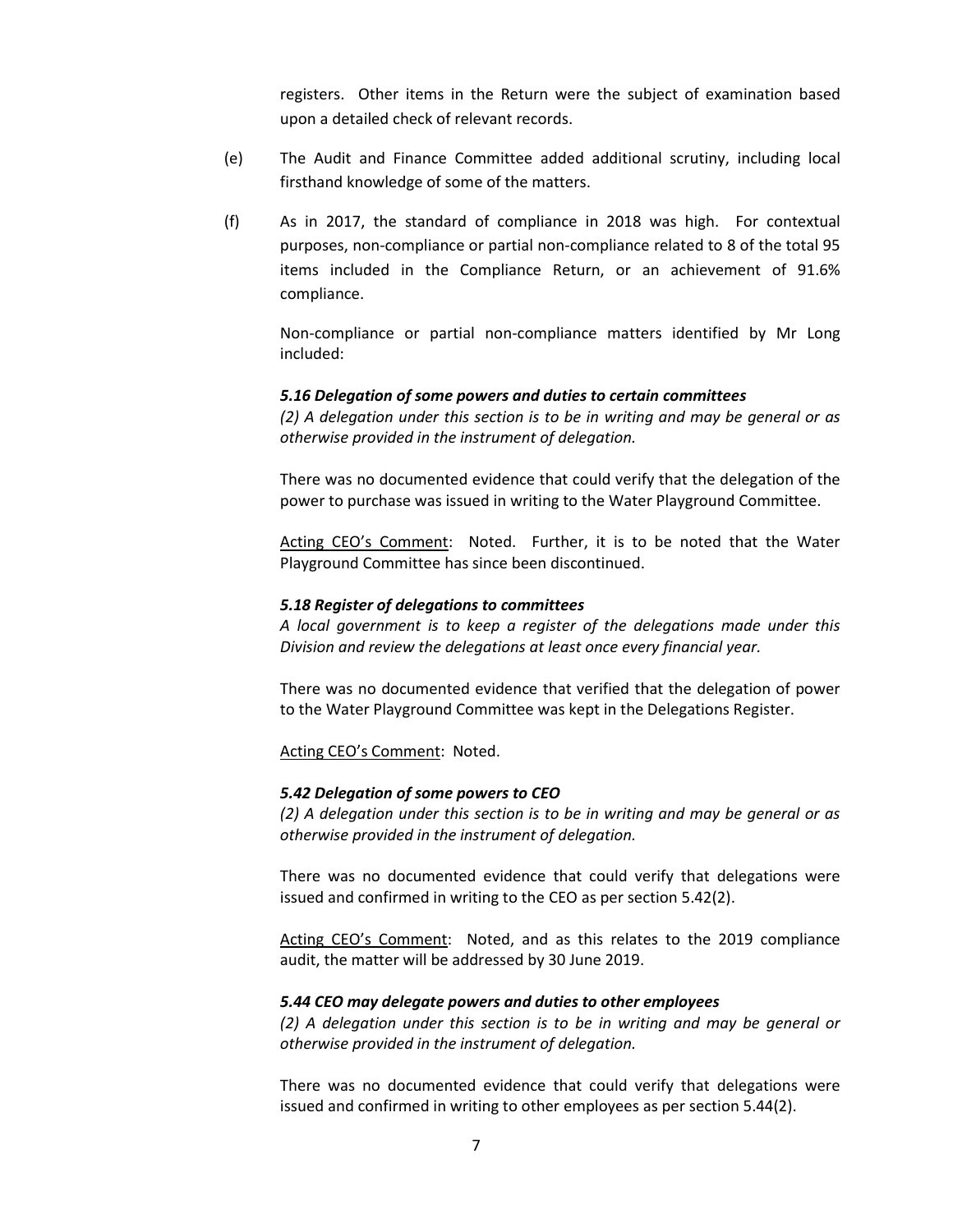Acting CEO's Comment: Noted, and as this relates to the 2019 compliance audit, the matter will be addressed by 30 June 2019.

### *5.67. Disclosing members not to participate in meetings*

*A member who makes a disclosure under section 5.65 must not — (a) preside at the part of the meeting relating to the matter; or (b) participate in, or be present during, any discussion or decision making procedure relating to the matter,*

A review of the minutes of Ordinary and Special Council meetings, and of Committee meetings, revealed an instance of non-compliance with section 5.67 of the Act. A Councillor at the Special Council Meeting held on 10 July 2018 declared a financial interest in item 4.2 of the Special Council Meeting agenda immediately before the matter was considered by Council.

On face value, the minutes of that meeting indicate the Councillor, after declaring the financial interest, remained in the meeting and may have participated in discussion on the matter. The minutes also indicate that the Councillor participated in the decision-making procedure, given the vote recorded (Carried 8/0) for the resolution that was passed by the Council matches the eight Councillors listed as in attendance at the meeting.

Acting CEO's Comment: The President (Chair of said 10 July 2018 Special Council Meeting) and Acting CEO (Acting CEO at said meeting) conferred about this non-compliance event and agreed that on this occasion they had erred. Activity in chambers at the commencement of item 4.2 i.e. distribution of declaration of interests forms and associated questions and answers, was distracting such that in accord with common practice neither the President nor Acting CEO thought to advise members declaring interests that they should consider leaving chambers. Consequently a member, also distracted, was caused to make an honest mistake when failing to recognize that they should leave chambers prior to item 4.2 being dealt with.

### *3.58 Disposal of Property*

*(4) The details of a proposed disposition that are required by subsection (3)(a)(ii) include-*

*(a) the names of all other parties concerned; and* 

*(b) the consideration to be received by the local government for the disposition; and* 

*(c) the market value of the disposition —*

*(i) as ascertained by a valuation carried out not more than 6 months before the proposed disposition; or*

*(ii) as declared by a resolution of the local government on the basis of a valuation carried out more than 6 months before the proposed disposition that the local government believes to be a true indication of the value at the time of the proposed disposition*

Acting CEO's Comment: Noted.